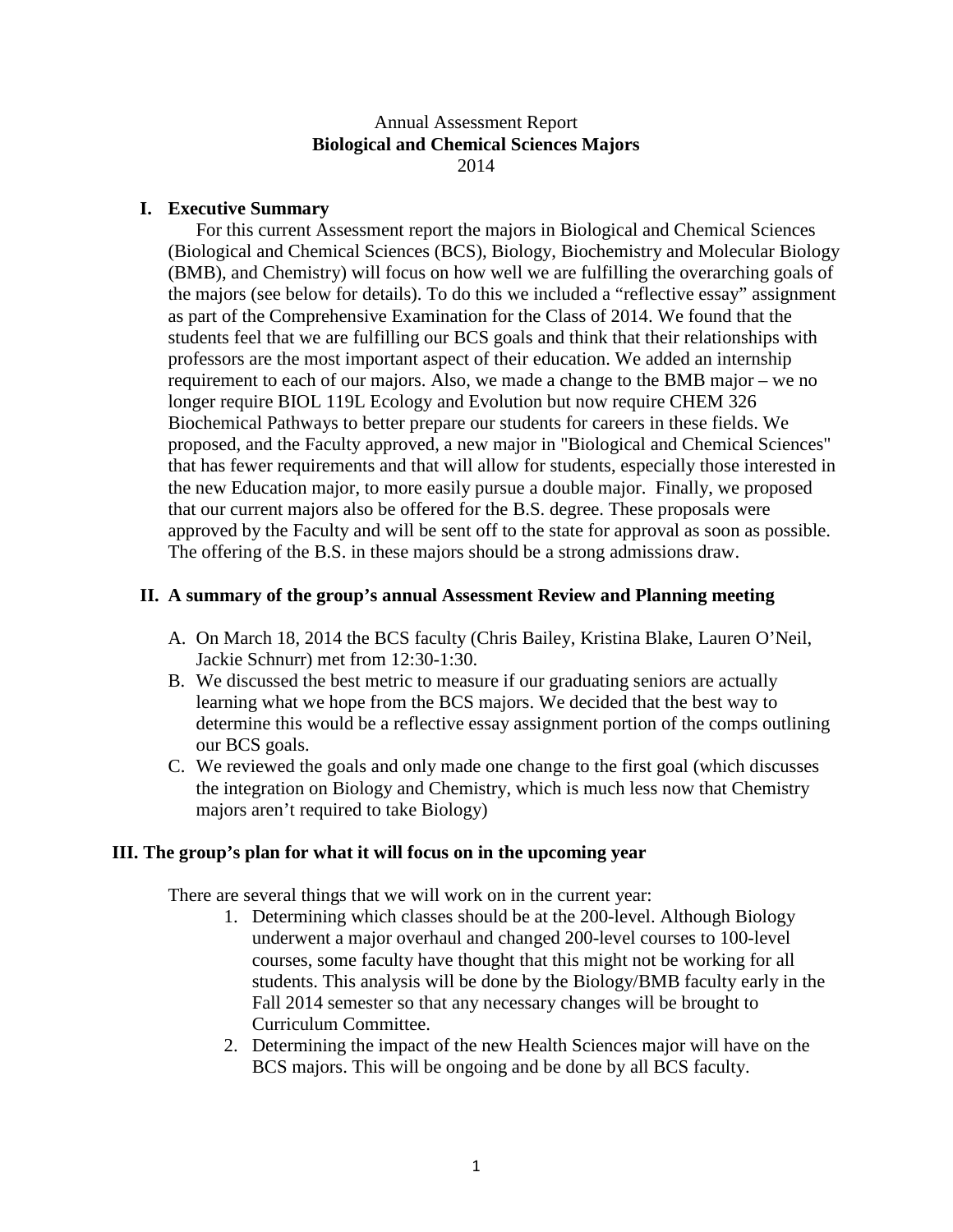- 3. Determining if the BCS 301/403 senior capstone experience is working for both the students and the faculty. Currently only several faculty can actually teach in this sequence, which doesn't make it sustainable. This will be done early in the Fall 2014 semester so that changes (if necessary) will be brought to Curriculum Committee.
- 4. Updating the current Assessment Plan so that it reflects what we are currently doing. This needs to be done throughout the next year and should reflect the changes to #1 and #3.

# **IV.An updated Assessment Plan**

This is a work in progress. However, the BCS mission and goals have not changed and are presented below.

## **The Major in Biological and Chemical Sciences**

### **Mission of the Major**

The major in biological and chemical sciences provides students the opportunity and the guidance to build for themselves a foundation in the fundamental areas of biology, the study of life, and chemistry, the study of matter, with particular emphasis on the areas integrating biology and chemistry. Students engage in active learning as they apply the scientific method towards understanding the natural world. Students think critically when evaluating data as well as issues related to biology and chemistry in society, and they learn to write and speak effectively about science and scientific issues. Students are prepared for a variety of careers as well as advanced study in graduate school or any of the health professions.

### **Goals**

- 1. Provide students the opportunity and the guidance to learn the fundamental principles of biology and chemistry and how they integrate with each other.
- 2. Engage students in practicing the process of science planning, executing, and evaluating.
- 3. Train students to communicate scientific work in a clear, coherent manner in both written and oral form.
- 4. Help students to understand the importance of diversity in the practice of science through collaborative learning where different perspectives are valued and evaluated.
- 5. Challenge students to think critically and quantitatively in evaluating data and to apply that skill to issues arising in the world around them, including ethical conflicts surrounding particular scientific theories, technologies, or applications.

# **Alignment of BCS goals with the Wells Academic Program Goals**

|                  | <b>BCS</b> Goal |  |  |  |  |  |  |  |
|------------------|-----------------|--|--|--|--|--|--|--|
| <b>Wells APG</b> |                 |  |  |  |  |  |  |  |
|                  |                 |  |  |  |  |  |  |  |
|                  |                 |  |  |  |  |  |  |  |
|                  |                 |  |  |  |  |  |  |  |
|                  |                 |  |  |  |  |  |  |  |
|                  |                 |  |  |  |  |  |  |  |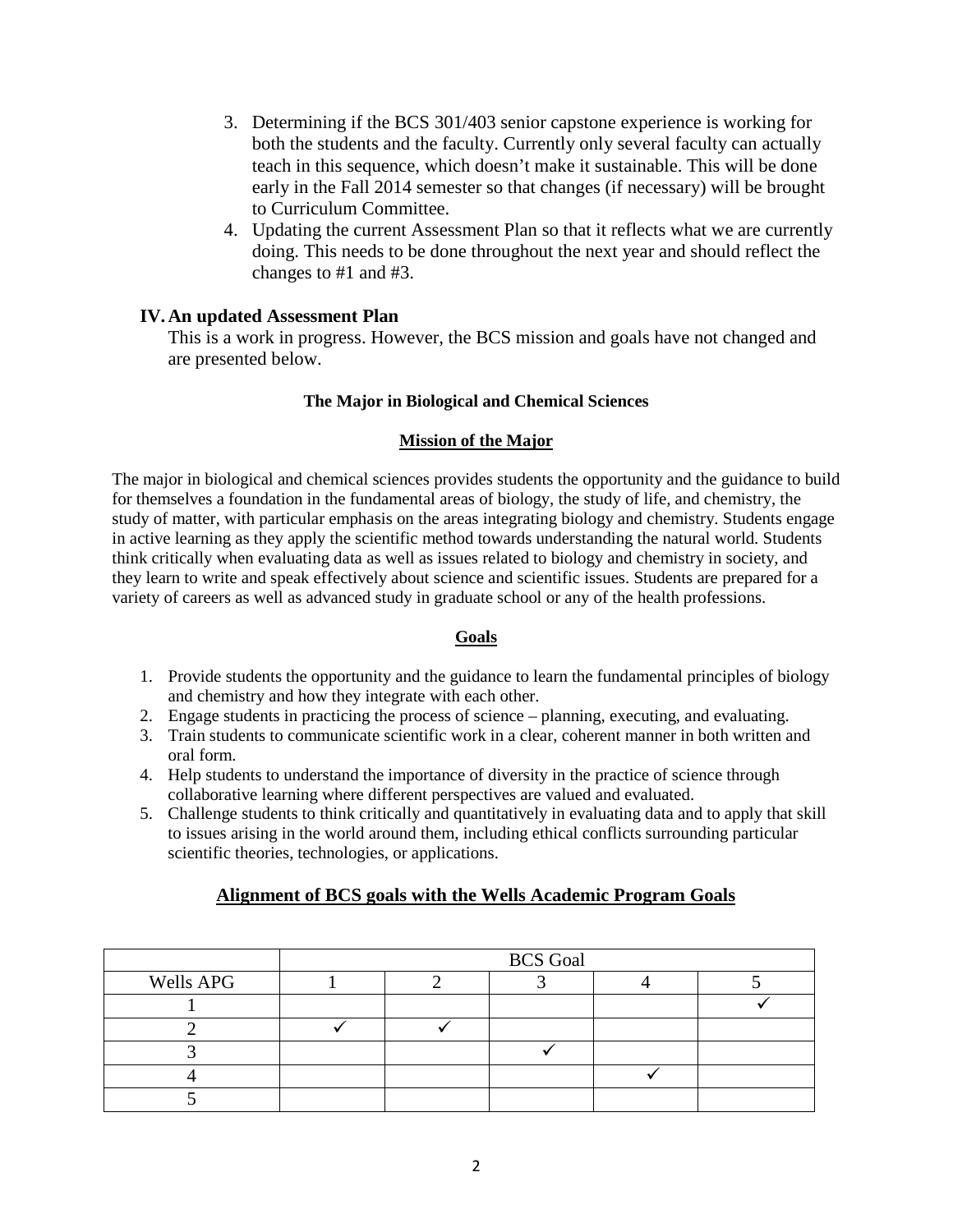# **III.A summary of the data used by the group**

This is a copy of the reflective essay assignment, with the common responses under each question:

*These questions address the major goals that we have for the BCS majors. We want to know how well we are fulfilling each goal, or if we are failing at any point. Please answer each question thoughtfully because we will use your responses to assess how well we are doing as a department.*

*1. List all the courses that you have taken as a BCS major. Would you say that these courses provided you with the opportunity and the guidance to learn the fundamental principles of biology and/or chemistry? How about how these two fields integrate with each other? Please explain, using examples when appropriate.* 

All responses indicated that we taught the fundamentals of biology and chemistry, and that the fields were well integrated.

*2. Identify a project or projects where you needed to practice the process of science – planning, executing, evaluating and communicating (in both writing and orally). Explain what you did, and how it helped you to develop as a scientist.*

All students identified an example of this occurring in the courses they took. Developmental Biology was mentioned twice; other courses mentioned were Genetics, Organic Chemistry II, Ecology, and BCS 403.

*3. Was there ever a course (or courses) where you had to understand the importance of diversity in the practice of science through collaborative learning, where different perspectives were valued and evaluated? Please explain, citing examples as appropriate.*

Most students didn't specify a course but did use examples of group projects and discussions throughout their curriculum.

*4. Do you think we challenged you to think critically and quantitatively in evaluating data, and to apply that skill to issues arising in the world around you, including ethical conflicts surrounding particular scientific theories, technologies, or applications? Please explain, citing examples as appropriate.*